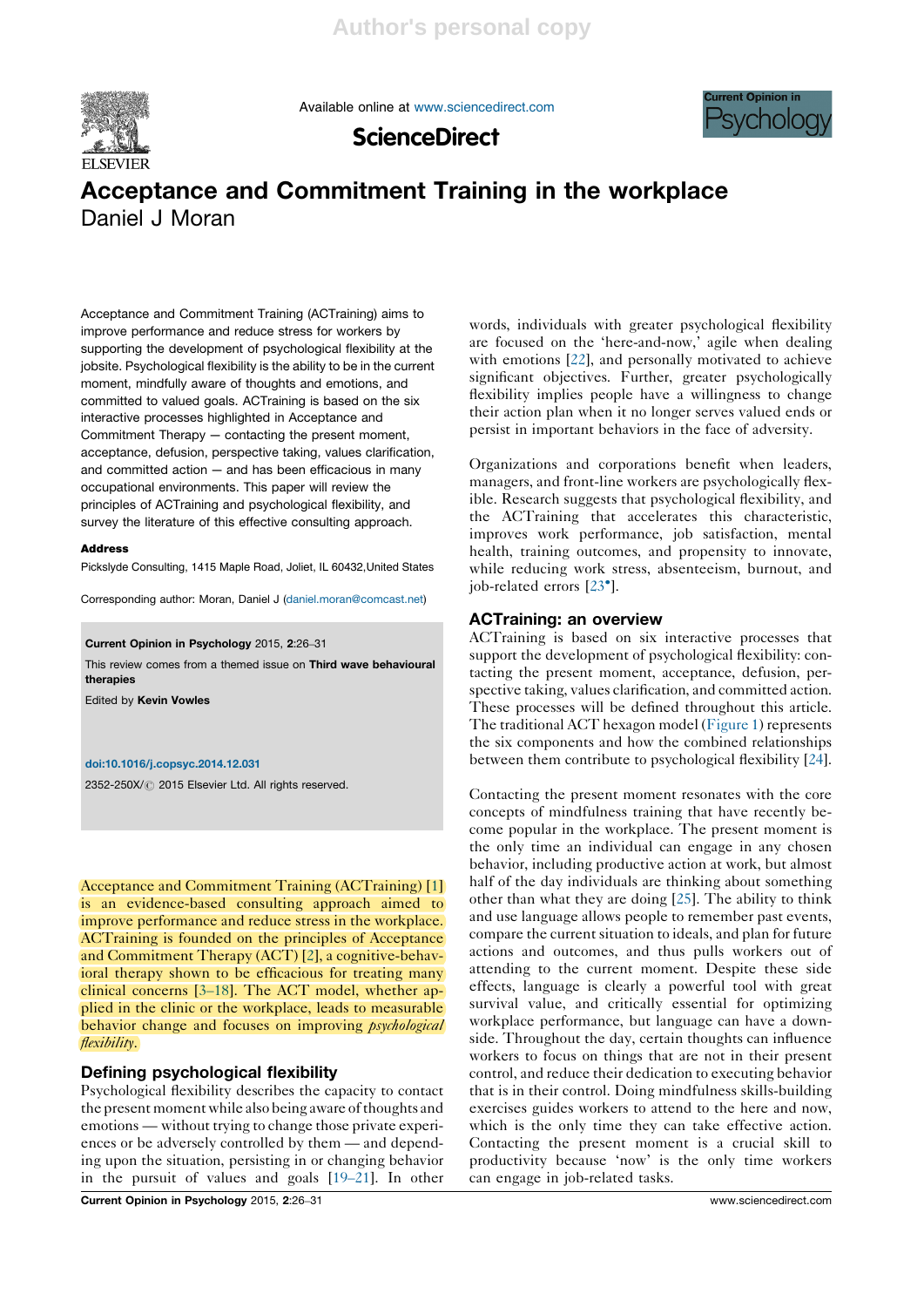

The traditional ACT hexagon model.

Figure 1

Acceptance skills build psychological flexibility by teaching workers how to behave effectively even in the presence of emotions and sensations that are typically judged as stressful [26]. In ACTraining, individuals learn that feelings, urges, memories, and other private psychological experiences naturally arise throughout the workday, and that these feelings do not need to be eliminated or avoided. This approach suggests that willingly contacting psychological experiences is healthier and ultimately allows the worker to be more effective. Engaging in actions to avoid private experiences can actually lead to problematic behavior [27–29]. ACTraining helps foster a willingness to experience a range of psychological events so that they do not sidetrack the person's performance. Consider a company owner who has significant anxiety related to public speaking. Her anxiety might influence her to cancel giving an important speech, or in order to 'calm her nerves' she might self-medicate or take prescription drugs that ultimately have a deleterious impact on her performance. ACTraining provides a different context for 'negative' feelings so that they are perceived as less toxic, and do not have to be avoided in order to engage in appropriate work actions.

Defusion is the ability to observe one's thoughts without being governed by them. In contrast, cognitive fusion is when thoughts rigidly influence a person's actions [30].

People do not have complete control over their cognitions, and occasionally have unhelpful or unproductive thoughts. For instance, suppose a lone worker on an oilfield thinks to herself, 'It's too hot to wear my hardhat! I won't put it on today.' If that worker is fused to her cognitions, it might occasion her to behave unsafely. ACTraining provides defusion skills to help workers mindfully observe unhelpful thoughts, and invites workers to engage in productive action even in the presence of these cognitive obstacles. The ACTraining model will encourage workers to notice that they can engage in goal directed behavior even while having distracting cognitions. For example, during ACTraining, a worker can be asked to raise her right hand above her head, and then say aloud, 'I can't raise my right hand. No matter what I do, I cannot raise my right hand.' This is a simple demonstration to the worker that language does not actually have to control actions. When defusion skills are combined with mindfulness skills and generalized to the jobsite, this worker can observe she is having an automatic unsafe thought about not donning her hardhat, and can simply notice the self-talk while acting safely in the presence of this unhelpful cognition.

Perspective taking is another ACTraining process aiming to help build psychological flexibility [31]. Workers are cautioned about how their own perspective on who they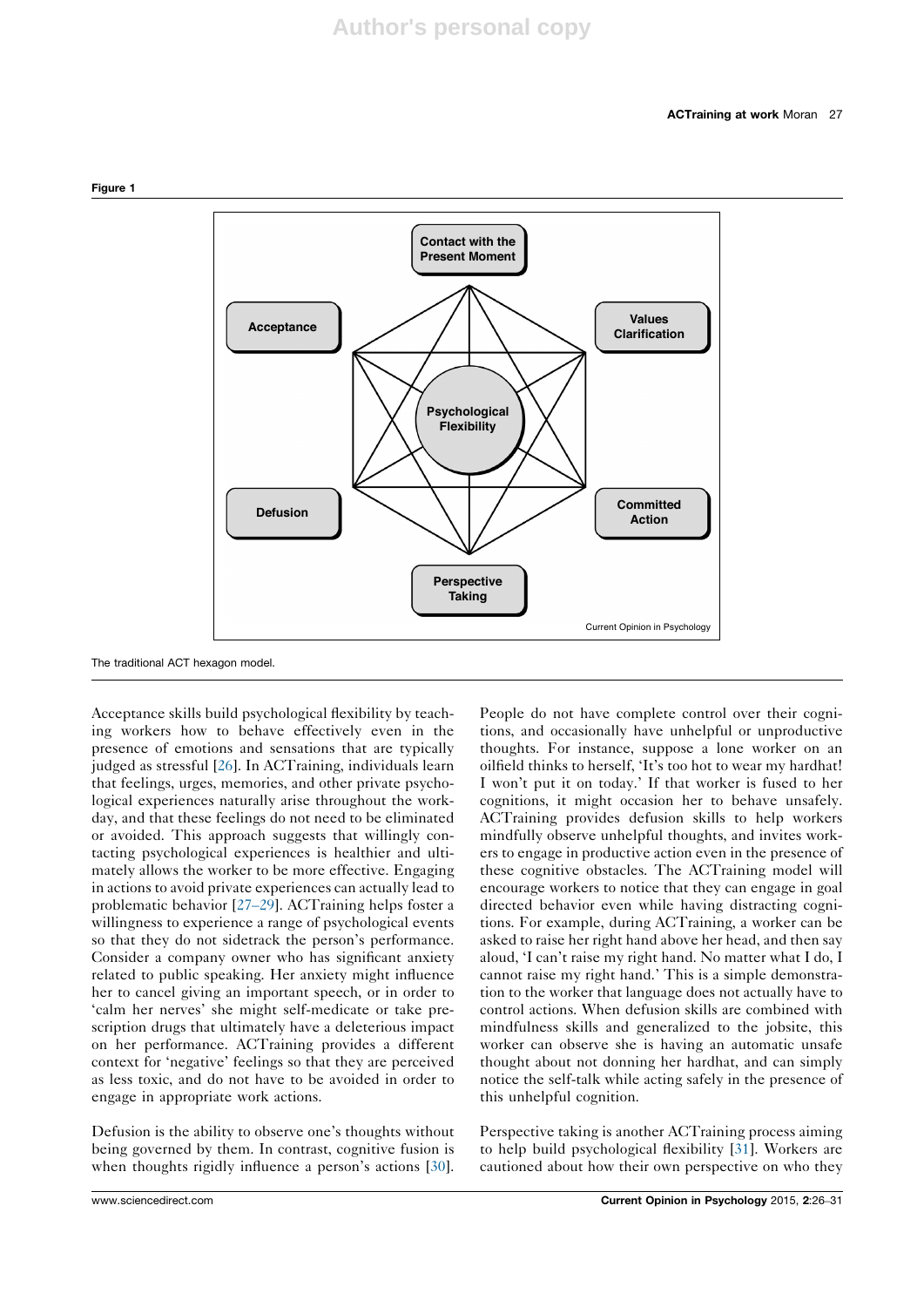### 28 Third wave behavioural therapies

are and how they describe themselves can sometimes have a harmful impact on their actions. For instance, when a seasoned manager is summoned to attend a company-wide training, she may say, 'I'm a veteran around here. I don't need anymore training on how to do my job!' This leader believes certain self-descriptors that could negatively influence her psychological flexibility and potentially affect her future job performance. ACTraining invites people to 'step back' to notice their unhelpful self-concept, and take a broader perspective on who they are. Trainees learn to identify that they are not their roles, titles, emotions, sensations, thoughts, or urges, but that these are simply experiences they have. This perspective allows the worker to behave more flexibly in the presence of these psychological events that could impede productivity or increase stress levels.

Values clarification in ACTraining invites workers to explore the meaningful purpose of their lives and their choices.Valuesrefer to verbally-constructed, chosen directions for action that establish reinforcement for engaging in those personally-relevant actions [32]. For example, when a hospital CEO articulates hissincere motivation to reduce suffering in his community, and acknowledges this to be his purpose for choosing how he behaves in his profession, he is clarifying his values, and linking those verbalizations to his professional endeavor.TheACTraining model posits that such elucidation of occupational and vocational values can strengthen psychological flexibility in the workplace. ACTraining sets the occasion for workers to explore the purpose of their choices, and articulate why they do what they do. Values clarification helps workers develop their own personal mission statement, while the ACTraining consultation approach helps harmonize the personal mission statement with the organization's mission statement. When people can connect their values to the company's action plan, they are likely to have increased motivation to achieve relevant goals, persist when there are obstacles to that meaningful goal, and stay focused — through the skills of perspective taking, defusion, acceptance, and mindfulness — on their own committed actions.

Committed action is defined as measurable behavior in the service of values, and ACTraining links these behaviors to the key performance indicators for the company's objectives [1,21]. In order to observe worker effectiveness and psychological flexibility, the organization and worker need to define objective job tasks and expected results. Companies typically use contracts to define deliverables, or establish task lists and position descriptions to communicate the committed actions that will be expected on the job. Having a clear 'to-do list' assists workers in being successful in the workplace. A worker efficiently executing a meaningful to-do list, while managing stress and distractions in a healthy manner, is displaying behaviors emblematic of psychological flexibility and accomplishing the end goal of ACTraining.

The six core processes in ACTraining work together providing skills for workers to purposefully commit to personally important accomplishments while mindfully observing thoughts, self-descriptions, emotions, and sensations that can become obstacles to optimum performance. Industry leaders interested in accelerating work performance would benefit from ACTraining's effectiveness in improving psychological flexibility, and should consider the evidence supporting how this consulting approach leads to important organizational outcomes.

## Survey of the ACTraining research

Bond and Bunce [33] investigated the behavior of a financial institution's call center operators, and demonstrated that higher levels of psychological acceptance predicted better work performance and mental health. Operators scoring higher on the Acceptance and Action Questionnaire [34], a measure of psychological flexibility, were less likely to commit work-related computer input errors. There was also a significant positive correlation with acceptance and job satisfaction. In a replication [35] with a different financial institution, higher levels of psychological flexibility again predicted better mental health and job performance on a newly trained task. This research suggests that when training workers to perform a new skill, those who are not distracted by or avoidant of the frustrations with the learning curve have better training outcomes. Additionally, this replication suggested that psychologically flexible workers have a greater ability to detect and respond more successfully to goal-related opportunities.

When workers receive ACTraining, they are more likely to adopt new initiatives in performing work tasks than workers not receiving ACTraining. For instance [36], mental health workers in an organization were awaiting training in evidence-based pharmacotherapy, and prior to the training, one group of those workers received ACTraining and the other received an educational control workshop. After they both received the pharmacotherapy trainings, the mental health practitioners who received prior ACTraining made significantly more referrals to evidence-based pharmacotherapy than the control group at a three-month follow-up. In other words, the employee training 'stuck' for professionals in the ACTraining. Furthermore, the ACTraining group rated the psychological obstacles that might impede them from adopting best practices as less believable after ACTraining, and showed greater psychological flexibility than the control group directly after the training and at a three-month follow-up. In a similar investigation [37], counselors who received 90-minute ACTraining for 8 weeks were more likely to adopt principles from a continuing education workshop, and continue to utilize those skills, than counselors who did not attend ACTraining workshops. ACTraining appears to embed newly trained skills into workers' repertoires and help those skills endure.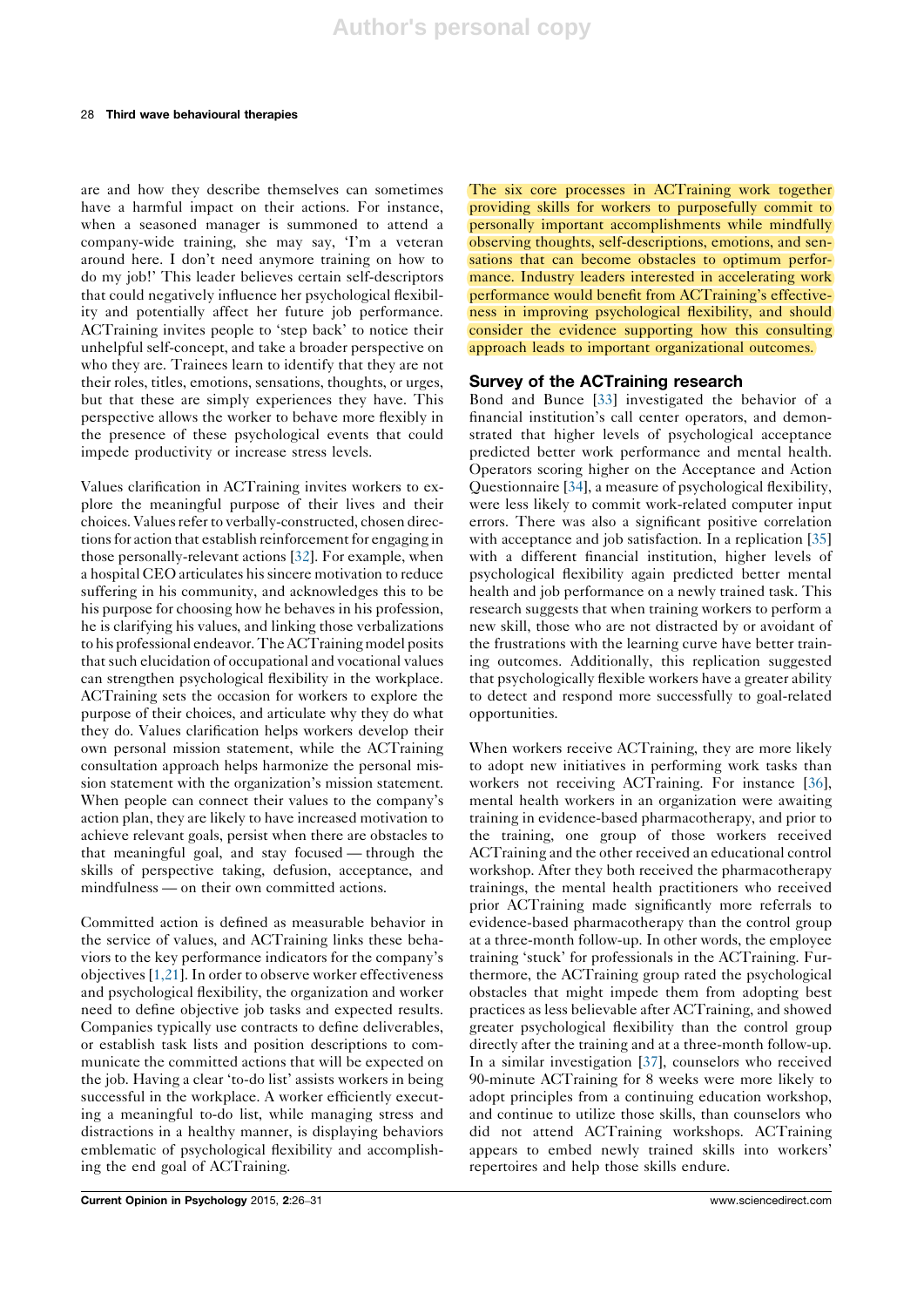Another experiment at a corporate call center [38] showed that workers having higher levels of psychological flexibility perceived that they had greater job control, which describes a person's perceived capacity to have influence over their work environment to make it less threatening and more rewarding. The researchers posit that 'it was this greater perception of control that led these people to experience even greater improvements in absence rates and mental health' (p. 652).

Shoring up psychological flexibility can also influence em-

ployee burnout. Burnout is a response to chronic interpersonal and emotional stressors on the job, and is defined by exhaustion, inefficacy, and cynicism [39]. Having lower levels of psychological flexibility has been shown to be a significant predictor of burnout [40]. However, in another study, service industry workers with greater psychological flexibility not only report lower levels of emotional exhaustion at the end of the workday, but also an ability to attenuate their exhaustion level during more stressful workdays [41]. The service industry representatives in this sample experienced interpersonal stress when dealing with customer complaints, but were still required to follow company policy for projecting a positive emotional display to the customer despite this stress. According to the researchers, higher psychological flexibility 'redirects energy and attention away from the intensive regulation of emotions... and toward other more professionally relevant and less psychologically consuming tasks' (p. 1274). In other words, workers' psychological flexibility contributed to healthfully accepting the interpersonal tension and frustrating emotions implicit in the work while committing to optimal service.

Fortunately, ACTraining can help workers increase psychological flexibility to assist with workplace stressors. In a randomized controlled trial targeting stress management for 90 workers in a large media organization [42], participants were randomly assigned to either ACTraining, an Innovation Promotion Program (IPP) that aimed to help workers identify and change stressful events at work, or a wait list group. There were three half-day group interventions throughout 14 weeks. ACTraining showed significantly greater improvements than the waitlist and the IPP groups on a general measure of stress and psychological health. Interestingly, the innovation-based group and the ACTraining group were equally effective at increasing the propensity to innovate new approaches to reduce worksite stressors, even though ACTraining did not intentionally target innovation as an outcome. In another study, researchers gave three half-day ACTrainings to government workers, and found a significant rise in psychological flexibility and reduction in emotional exhaustion when compared to a control group [43<sup>°</sup>]. Subsequent research testing ACTraining for stress management showed a significant effect for improving mental health for that sample of employees, and specifically demonstrated that it helped particularly distressed workers [44].

Additional research outcomes have supported the use of ACTraining to mitigate stress levels for university personnel [45<sup>°</sup>], early childhood special education teachers [46], and staff members working with individuals diagnosed with intellectual disabilities [47,48]. Mental health workers receiving six ACT-related phone consultations reported improvement in dealing with burnout and a significant progress in personal accomplishment [49]. In addition, an ACT-based smartphone app was used by middle-managers to successfully deal with stress in the workplace [50<sup>\*</sup>]. These latter interventions demonstrated that ACTraining can be delivered quite efficiently at the worksite.

## Future directions and summary

Large organizations and Fortune 500 companies have capitalized on ACTraining to accelerate the achievement of key performance indicators in a variety of industries [51]. ACTraining has been used to help industrial workers behave more safely [52<sup>••</sup>], software start-up engineers stay dedicated to innovative problem-solving and creating technological advances [51], and leaders adopt better leadership repertoires [1,23<sup>°</sup>,53]. Like any applied behavioral science endeavor, more research on the impact of ACTraining is warranted. The ACTraining approach creates a practical context for companies who are embracing the recent surge in mindfulness at the workplace. To summarize, ACTraining assists workers to not only mindfully contact the present moment, but also accept troublesome emotions, defuse from distracting thoughts, notice unhelpful self-descriptions — all which could impede optimal job performance — while engaging in measureable and meaningful committed actions. These outcomes and processes deserve significant attention from corporate leaders interested in creating high performance, psychologically healthy workplaces.

## Conflict of interest statement

None declared.

## References and recommended reading

Papers of particular interest, published within the period of review, have been highlighted as:

- of special interest
- •• of outstanding interest
- 1. Moran DJ: ACT for leadership: using acceptance and commitment training to develop crisis-resilient change managers. Int J Behav Consult Ther 2010, 6:341-355.
- 2. Hayes SC, Strosahl K, Wilson KG: Acceptance and Commitment Therapy: An Experiential Approach to Behavior Change. NY: Guilford Press; 1999,
- Hayes SC, Luoma J, Bond F, Masuda A, Lillis J: Acceptance and commitment therapy: model, processes, and outcomes. Behav Res Ther 1999, 44:1-25.
- 4. Bricker JB, Mull K, Vilardaga R, Kientz JA, Mercer LD, Akioka K, Heffner JL: Randomized, controlled trial of a smartphone app for smoking cessation using Acceptance and Commitment Therapy. Drug Alcohol Depend 2014, 143:87-94 http://dx.doi.org/ 10.1016/j.drugalcdep.2014.07.006.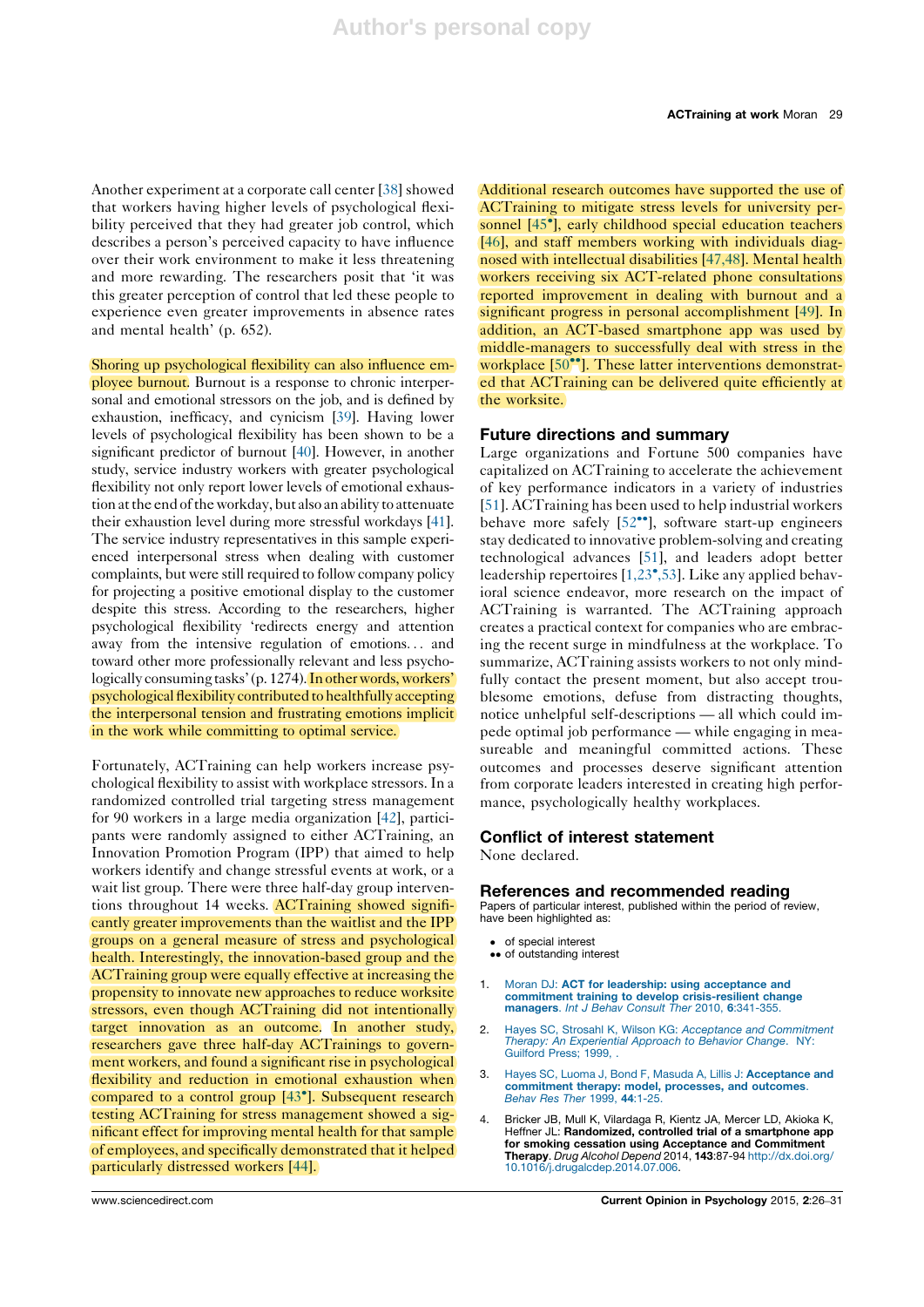### 30 Third wave behavioural therapies

- 5. Steiner JL, Bogusch L, Bigatti SM: Values-based action in fibromyalgia: results from a randomized pilot of acceptance and commitment therapy. Health Psychol Res 2013, 1:e34-e34.
- 6. Clarke S, Kinston J, James K, Bolderston H, Remington B: Acceptance and commitment therapy group for treatmentresistant participants: a randomised controlled trial. J Context Behav Sci 2014, 3(3):179-188.
- 7. Craske MG, Niles AN, Burklund LJ, Wolitzky-Taylor KB,<br>Vilardaga J, Arch JJ, Lieberman MD: **Randomized controlled trial**<br>of cognitive behavioral therapy nd acceptance and<br>commitment therapy for social phobia: outcomes an moderators. J Consult Clin Psych 2014, 82(6):1034-1048 http:// dx.doi.org/10.1037/a0037212.
- 8. Brown FL, Whittingham K, Boyd RN, McKinlay L, Sofronoff K: Improving child and parenting outcomes following paediatric acquired brain injury: a randomised controlled trial of Stepping Stones Triple P plus acceptance and commitment therapy. J Child Psychol Psych 2014, 55:1172-1183.
- 9. Whittingham K, Sanders M, McKinlay L, Boyd RN: Interventions to reduce behavioral problems in children with cerebral palsy: an RCT. Pediatrics 2014, 133:1-9.
- 10. Trompetter HR, Bohlmeijer ET, Veehof MM, Schreurs KMG: Internet-based guided self-help intervention for chronic pain based on acceptance and commitment therapy: a randomized controlled trial. J Behav Med 2015, 38:66-80 http://dx.doi.org/ 10.1007/s10865-014-9579-0.
- 11. Rafiee M, Sedrpoushan N, Abedi MR: The effect of acceptance and commitment therapy on reducing anxiety symptoms and **body image dissatisfaction in obese women**. *J Social Issues*<br>Human 2014, **2**:187-190.
- 12. Hoseini SM, Rezaei AM, Azadi MM: Effectiveness of acceptance and commitment group therapy on the self-management of type 2 diabetes patients. J Clin Psychol [Iran] 2014, 5:55-64.
- 13. Tamannaeifar S, Gharraee B, Birashk B, Habibi M: A comparative effectiveness of acceptance and commitment therapy and group cognitive therapy for major depressive disorder. Zahedan J Res Med Sci 2014, 16:29-31.
- 14. Moitabaie M, Gholamhosseini S: Effectiveness of acceptance and commitment therapy (ACT) to reduce the symptoms of anxiety in women with breast cancer. J Social Issues Human 2014, 4:522-527.
- 15. Livheim F, Hayes L, Ghaderi A, Magnusdottir T, Högfeldt A,<br>Rowse J, Turner S, Hayes SC, Tengström A: **The effectiveness of** acceptance and commitment therapy for adolescent mental **health: Swedish and Australian pilot outcomes**. *J Child Family*<br>*Stud 2*014 http://dx.doi.org/10.1007/s10826-014-9912-9.
- 16. Katterman SN, Goldstein SP, Butryn ML, Forman EM, Lowe MR: Efficacy of an acceptance-based behavioral intervention for weight gain prevention in young adult women. J Context Behav Sci 2014, 3:45-50.
- 17. Avdagic E, Morrissey SA, Boschen MJ: A randomised controlled trial of acceptance and commitment therapy and cognitivebehaviour therapy for generalised anxiety disorder. Behav<br>Change 2014, 31:110-130.
- 18. Villagrá P, Fernández P, Rodríguez F, González A: Acceptance and commitment therapy vs. cognitive behavioural therapy in the treatment of substance use disorder with incarcerated<br>women. J Clin Psychol 2014, 70:644-657.
- 19. Gloster AT, Klotsche J, Chacker S, Hummel K, Hoyer J: Assessing psychological flexibility: what does it add above and beyond existing constructs? Psychol Assess 2011, 23:970-982.
- 20. Hayes SC, Strosahl KD, Bunting K, Twohig M, Wilson K: A practical guide to acceptance and commitment therapy. In What is Acceptance and Commitment Therapy?. Edited by Hayes S, Strosahl K. New York: Springer; 2004:3-29.
- 21. Moran DJ: Promoting psychological flexibility in clinical settings. Behav Anal Dentistry – Psicologia Odontoiatrica 2013:21-27.
- 22. David S, Congleton C: Emotional agility: how effective leaders<br>manage their negative thoughts and feelings. Harvard Bus Rev 2013, 91:125-128.
- 23. Flaxman PE, Bond FW, Livheim F: The Mindful and Effective
- -Employee: An Acceptance and Commitment Therapy Training Manual for Improving Well-Being and Performance. New Harbinger Publications; 2013.

This book length exposition of ACTraining reviews the research on recent implementations, and also details how to train employees in the six domains of the ACT model.

- 24. Bach P, Moran DJ: ACT in Practice: Case Conceptualization in Acceptance and Commitment Therapy. CA: New Harbinger Publications: 2008.
- 25. Killingsworth MA, Gilbert DT: A wandering mind is an unhappy mind. Science 2010, 330:932
- 26. Hayes SC, Wilson KG, Gifford EV, Follette VM, Strosahl K: Emotional avoidance and behavioral disorders: a functional dimensional approach to diagnosis and treatment. J Consult Clin Psych 1996, 64:1152-1168.
- 27. Roemer L, Litz BT, Orsillo SM, Wagner AW: **A preliminary**<br> **investigation of the role of strategic withholding of emotions in**<br> **PTSD**. J Trauma Stress 2001, 14:149-156.
- 28. Boeschen LE, Koss MP, Figuerdo AJ, Coan JA: Experiential avoidance and postraumatic stress disorder: a cognitive meditational model of rape recovery. J Aggress Maltreat Trauma 2001, 4:211-245.
- 29. Polusny MA, Rosenthal MZ, Aban I, Follette VM: Experiential avoidance as a mediator of the effects of adolescent sexual victimization on negative adult outcomes. Violence Victims 2002, 19:109-120.
- 30. Blackledge JT: Disrupting verbal processes: cognitive defusion in acceptance and commitment therapy and other mindfulness-based psychotherapies. Psychol Rec 2007, 57:555-577.
- 31. Foody M, Barnes-Holmes Y, Barnes-Holmes D: The role of self in acceptance and commitment therapy. In The Self and Perspective Taking. Edited by McHugh L, Stewart I. NV: Context Press; 2012:125-142.
- 32. Wilson KG, DuFrene T: Mindfulness for Two: An Acceptance and Commitment Therapy Approach to Mindfulness in Psychotherapy. Oakland, CA: New Harbinger; 2009, .
- 33. Bond FW, Bunce D: The role of acceptance and job control in mental health, job satisfaction and work performance. J Appl Psychol 2003, 88:1057-1067.
- 34. Bond FW, Hayes SC, Baer RA, Carpenter KC, Guenole N, Orcutt HK, Waltz T, Zettle RD: **Preliminary psychometric** properties of the Acceptance and Action Questionnaire–II: a revised measure of psychological flexibility and acceptance.<br>Behav Ther 2011, 42:676-688.
- 35. Bond FW, Flaxman PE: The ability of psychological flexibility and job control to predict learning, job performance and<br>mental health. J Org Behav Manage 2006, 26:113-130.
- 36. Varra AA, Hayes SC, Roget N, Fisher G: A randomized control trial examining the effect of acceptance and commitment therapy on clinician willingness to use evidence-based pharmacotherapy. J Consult Clin Psych 2008, 76:449-458.
- 37. Luoma JB, Hayes SC, Roget N, Fisher G, Padilla M, Bissett R, Kohlenberg BK, Holt C, Twohig MP: Augmenting continuing education with psychologically-focused group consultation: effects on adoption of group drug counseling. Psychother Theory Res Pract Train 2007, 44:463-469.
- 38. Bond FW, Flaxman PE, Bunce D: The influence of psychological flexibility on work redesign: mediated moderation of a work reorganisation intervention. J Appl Psychol 2008, 93:645-654.
- 39. Maslach C, Schaufeli WB, Leiter MP: Job burnout. Annu Rev Psychol 2001, 52:397-422.
- 40. Vilardaga R, Luoma JB, Hayes SC, Pistorello J, Levin ME, Hildebrandt MJ, Kohlenberg B, Roget NA, Bond FW: Burnout among the addiction counseling workforce: the differential